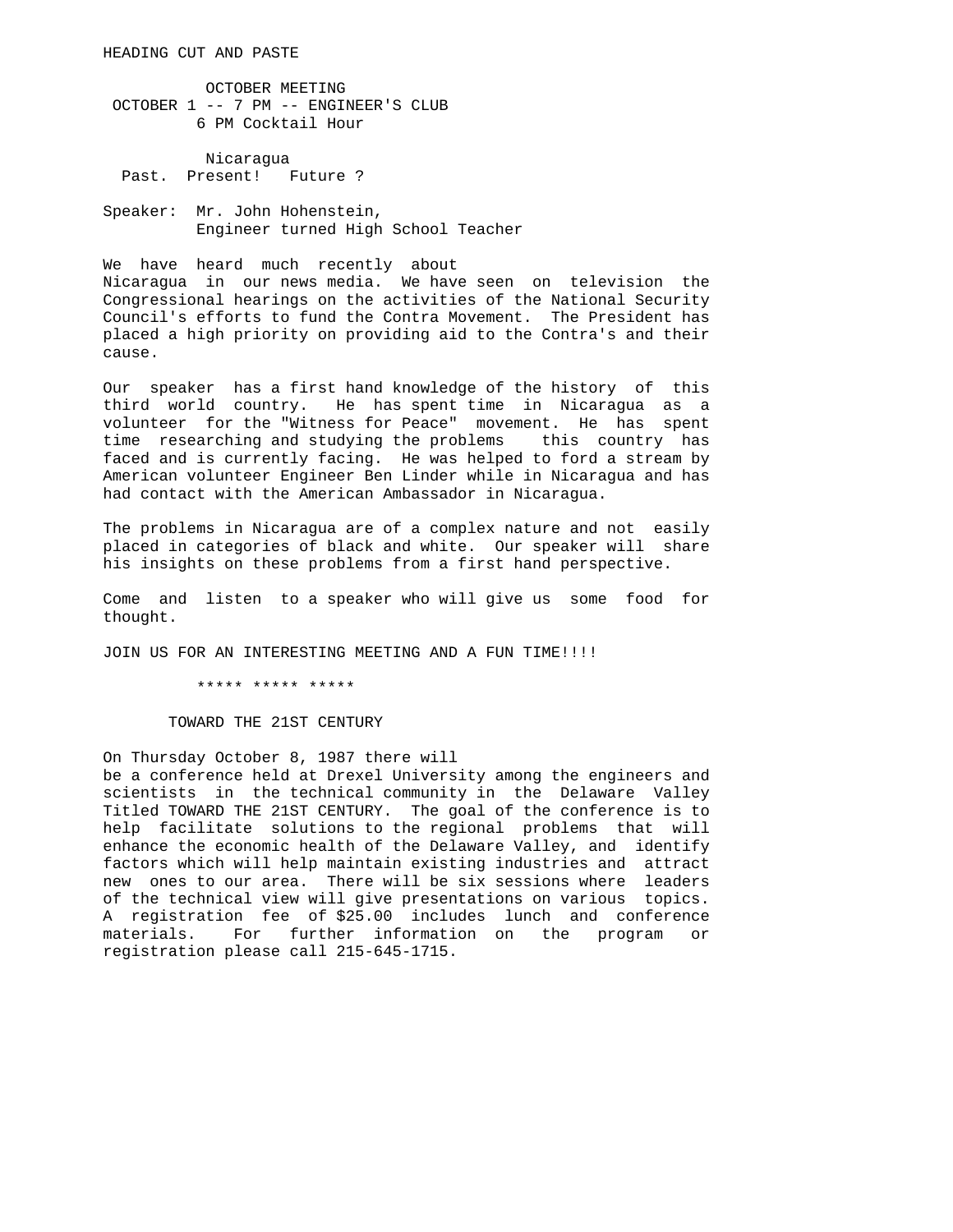## PRESIDENT'S MESSAGE

There are a few sure signs that summer

is over. The sports of the season change to football, soccer, etc. Schools are back in full swing ready to challenge our young people. The television networks promise "Really New Shows" for us to watch. For those of us with extended memories, it was the time for new model cars in the showroom. However, the thing that should get our attention is the fact that we are starting a new season of meetings with our fellow members of the Philadelphia Chapter of P.S.P.E. on October 1st.

We have a new and full slate of officers that are getting ready to serve the chapter. We also have some of the pillars of our chapter continuing their valuable contributions. I am thinking of Leo O'Conner handling the Outstanding Engineering Achievement Award, Joe Krulikowski's involvement with ETSCO and MATHCOUNTS, John Gillespie's fine effort for our Scholarship Awards Program, Fred Plotnick's work in prodding people to meet deadlines so that our newsletter will get out in time, Dick Mulford never has lost count of any of our money or members. There are many others that work extra hard to keep our chapter functioning.

These people need help from time to time, and it would be great if some of our many inactive members were willing to contribute some time and resources to help these chapter members who do put forth extra effort to keep our chapter vibrant.

I would like to hear from any of our chapter members who would like to provide me with what chapter membership means to them. I am even wondering if we should have a meeting without a speaker so that we could have a full membership discussion about the chapter and chapter functions. Let me know what you think.

A Budget has been set and will be discussed at a special Board Meeting September 16th. The first speaker of the year will be very timely, this Engineer turned High School Teacher, has spent time in Nicaragua and will share his insights with us.

I hope to see you at one of our meetings this year. Please feel free to introduce yourself to me.

See you at the October meeting.

 JOHN DONCH, P.E. President, Phila. Chapter

\*\*\*\*\* \*\*\*\*\* \*\*\*\*\*

PLEASE MAKE YOUR RESERVATIONS WITH THE ENGINEERS' CLUB NO LATER THAN NOON ON OCTOBER 1ST \*\*\* 215-735-5234 \*\*\* 1986-87 SCHEDULE

01OCT87 NICARAGUA 05NOV87 Outstanding Engineer 03DEC87 WATERWORKS RESTORATION ??JAN88 Joint 5 County Meeting ??JAN88 Joint with Engineers' Club 04FEB88 Electrical Engineering Update 03MAR88 Chemical Engineering Update 07APR88 ... Engineering Update ??APR88 Fun Night - Annual Dinner Dance 05MAY88 Education and Scholarship Awards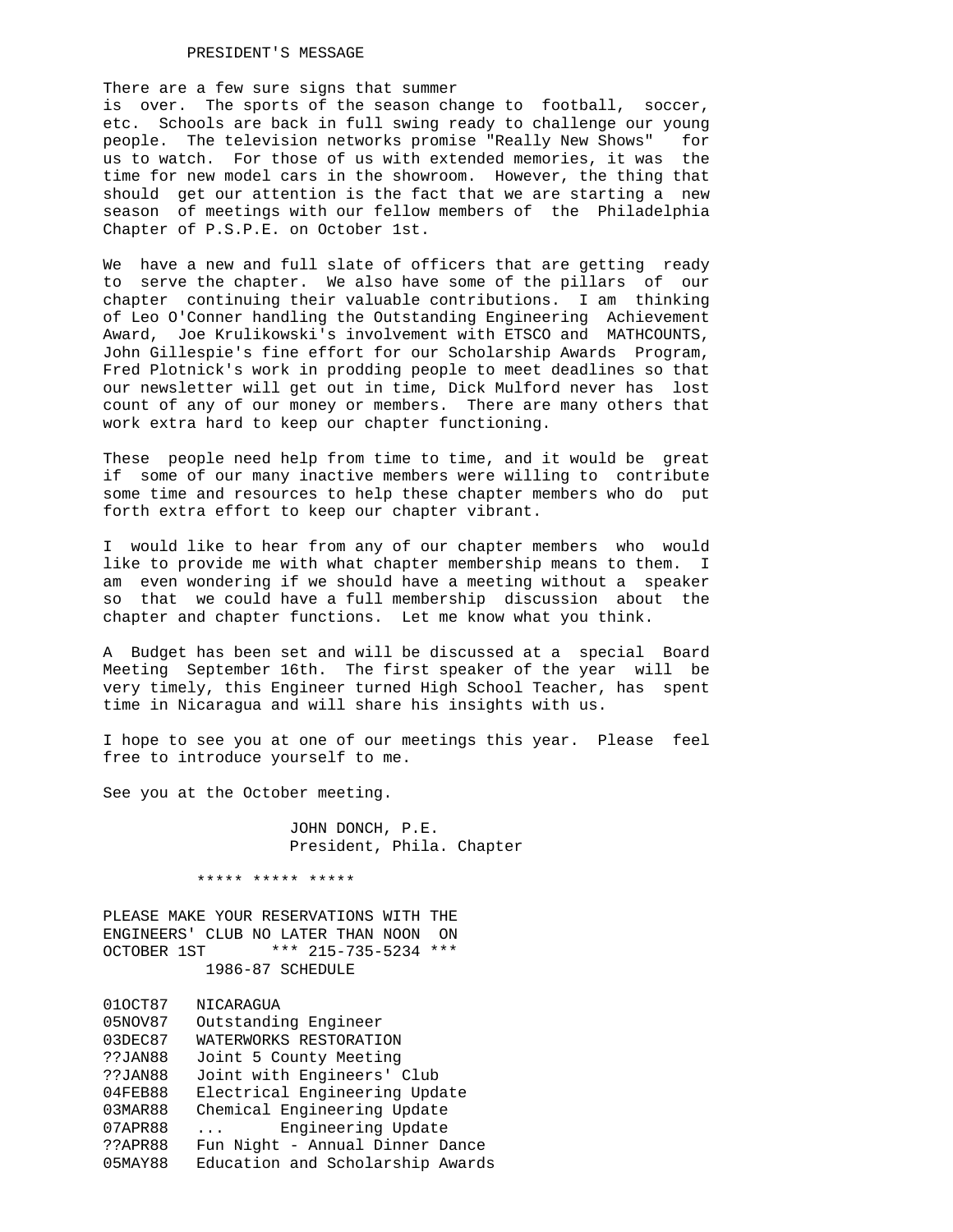1987-88 CALENDAR

| OCTOBER 87 |                      |    |                   |     |               |                                        |              |   |         | NOVEMBER 87    |                     |                      |     |    |                | DECEMBER 87  |          |                         |                      |      |
|------------|----------------------|----|-------------------|-----|---------------|----------------------------------------|--------------|---|---------|----------------|---------------------|----------------------|-----|----|----------------|--------------|----------|-------------------------|----------------------|------|
| S          | M                    | T  | W                 | R   | F             | S                                      | S            | M | T       | W              | R                   | - F                  | S   | S. | М              | T            | W        | R                       | F                    | S    |
|            |                      |    |                   |     | $\mathcal{L}$ | $\overline{\mathbf{3}}$                | $\mathbf{1}$ |   | $2^{3}$ | $\overline{4}$ | 5                   | 6                    | - 7 |    |                | $\mathbf{1}$ | 2        | $\overline{\mathbf{3}}$ | $\overline{4}$       | - 5  |
|            | 4 5 6                |    |                   | 7 8 | 9             | 1 N                                    | $\mathsf{R}$ |   | 9 1 0   |                |                     | 11 12 13 14          |     |    | 6 7 8          |              |          | 9 10                    |                      |      |
|            |                      |    | 12 13 14 15 16 17 |     |               |                                        |              |   |         |                | 15 16 17 18 19 20   |                      | 2.1 |    | 13 14 15 16 17 |              |          |                         | 18 19                |      |
| 18         |                      |    | 19 20 21 22 23 24 |     |               |                                        |              |   |         |                |                     | 22 23 24 25 26 27 28 |     |    |                |              |          |                         | 20 21 22 23 24 25 26 |      |
|            | 25 26 27 28 29 30 31 |    |                   |     |               |                                        | 29 30        |   |         |                |                     |                      |     |    | 27 28 29 30 31 |              |          |                         |                      |      |
|            |                      |    |                   |     |               |                                        |              |   |         |                |                     |                      |     |    |                |              |          |                         |                      |      |
|            |                      |    |                   |     |               |                                        |              |   |         |                |                     |                      |     |    |                |              |          |                         |                      |      |
|            |                      |    | JANUARY 88        |     |               |                                        |              |   |         |                | FEBRUARY 88         |                      |     |    |                |              | MARCH 88 |                         |                      |      |
| S          | M                    | T  | W                 | R   | $F$ –         | S                                      | N            | м | T       | W              | R                   | $\mathbf{F}$         | S   | S. | M              | т            | W        |                         | R F S                |      |
|            |                      |    |                   |     |               | 2                                      |              |   |         |                | $1 \t2 \t3 \t4 \t5$ |                      | 6   |    |                | $\mathbf{1}$ |          | $2 \quad 3$             | $\overline{4}$       | $-5$ |
| 3          | $\overline{4}$       | 56 |                   | 7   | $\mathsf{R}$  | 9                                      | 7 8          |   | 9       |                | 10 11               | 12 13                |     |    | 6 7 8          |              |          | 9 1 0                   |                      |      |
| 1 N        |                      |    | 11 12 13 14 15 16 |     |               |                                        |              |   |         |                |                     | 14 15 16 17 18 19 20 |     |    | 13 14 15 16 17 |              |          |                         | 18 19                |      |
|            |                      |    |                   |     |               | 18 19 20 21 22 23 21 22 23 24 25 26 27 |              |   |         |                |                     |                      |     |    |                |              |          |                         | 20 21 22 23 24 25 26 |      |
|            | 24 25 26 27 28 29 30 |    |                   |     |               |                                        | 28 29        |   |         |                |                     |                      |     |    | 27 28 29 30 31 |              |          |                         |                      |      |

GAUDET AD

\*\*\*\*\* paid advertisement \*\*\*\*\*

Contributions to this newsletter may be made by mail on or before October 15th for the November Issue. Mailed copy should be sent to:

 Fredric L. Plotnick, P.E. 806 Hillton Lane Elkins Park, PA 19117

last minute corrections: 487-1443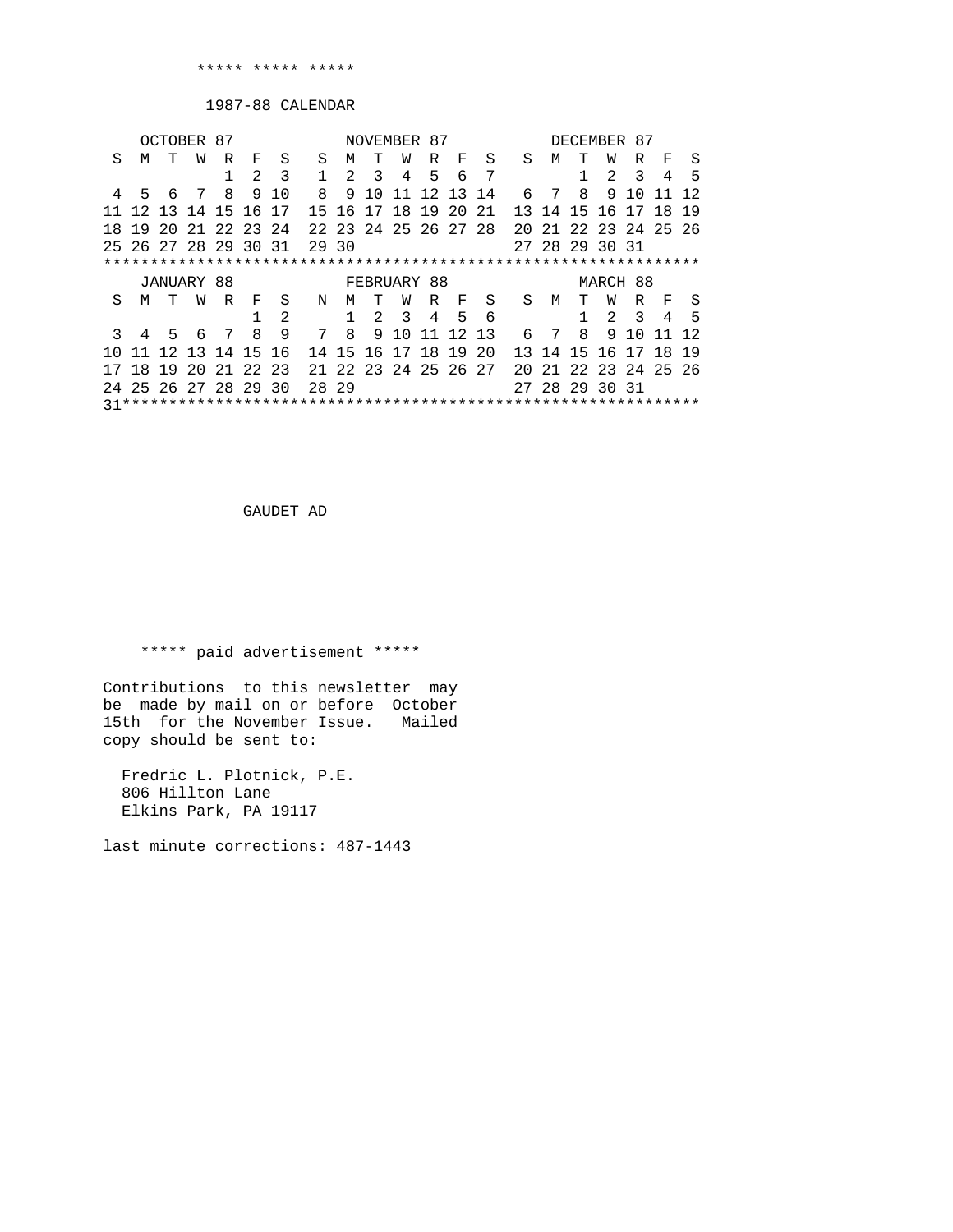PAGE 2 YOUR PHILADELPHIA CHAPTER OFFICERS

| President --------------                    | John Donch            | $288 - 4220$ |
|---------------------------------------------|-----------------------|--------------|
| President Elect --------                    | Leonard K. Bernstein  | $592 - 6367$ |
| Vice President ---------                    | Fredric L. Plotnick   | 843-7313     |
| 2nd Vice President -----                    | Harry Gilden          | 841-4620     |
| Secretary --------------                    | Edmond G. McGorkle    | $561 - 0460$ |
| Treasurer --------------                    | Richard A. Mulford    | 841-4550     |
| Membership Secretary --- Richard A. Mulford |                       |              |
| State Director ---------                    | Fredric L. Plotnick   |              |
| Alternate State Director                    | Joseph W. Krulikowski | 897-4079     |

Chapter Directors (3 Year Term)

T. James Cokonis David A. Delizza ... Michael F. Galarus Joseph A. Talvacchio Allan J. Blanchard Karl Dahlen Allen Richie Jim Drobile

\*\*\*\*\* \*\*\*\*\* \*\*\*\*\*

NOTICE: The Executive Board meeting will begin at 5:00 PM on October 1st.

\*\*\*\*\* \*\*\*\*\* \*\*\*\*\*

CAD SYSTEMS AD

PAID ADVERTISEMENT

\*\*\*\*\* paid advertisement \*\*\*\*\*

WOMEN'S AUXILIARY NEWS

 for information and reservations contact Mrs. John H. Walton (Adelle) at 609-428-3806

Business Meeting - 10:30 AM Luncheon - 12 Noon Promptly Social Hour - 11:30 AM Program - 1:15 PM

\*\*\*\*\* \*\*\*\*\* \*\*\*\*\*

PAID ADVERTISEMENT

PENNONI ASSOCIATES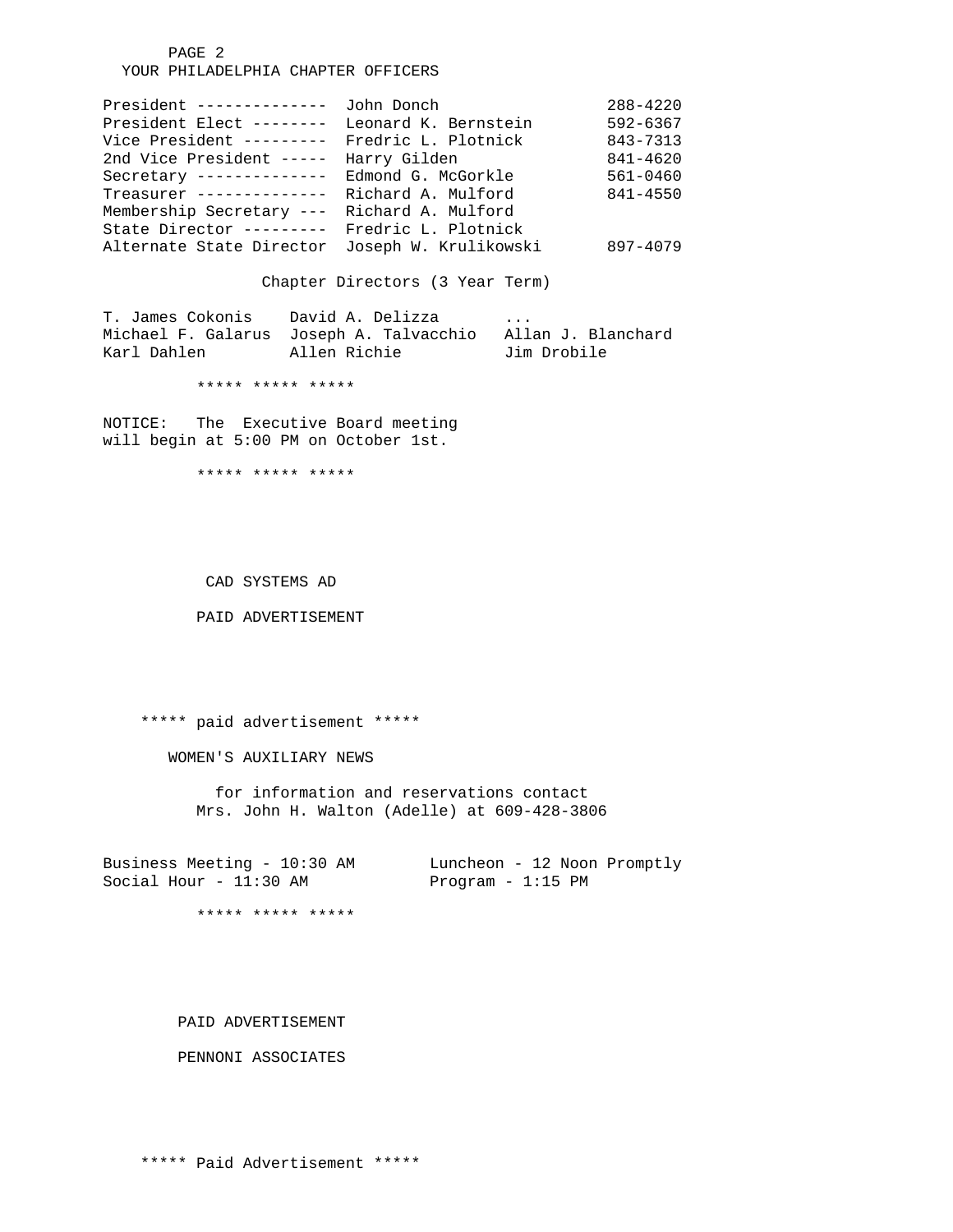THE PHILADELPHIA ENGINEER BUDGET AND FINANCIAL FORECAST

| ISSUE         | PRINTING |          | POSTAGE*a    |  |  |  |  |
|---------------|----------|----------|--------------|--|--|--|--|
| OCT 86        | \$106.32 |          | $$144.00$ *b |  |  |  |  |
| NOV 86        | 129.32   |          | 144.00 *c    |  |  |  |  |
| DEC 86        | 176.87   |          | 144.00 *c    |  |  |  |  |
| <b>JAN 87</b> |          | NO ISSUE |              |  |  |  |  |
| FEB 87        | 129.32   |          | $144.00 *c$  |  |  |  |  |
| MAR 87        | 129.32   |          | $144.00 *c$  |  |  |  |  |
| APR 87        | 129.32   |          | $144.00 *c$  |  |  |  |  |
| MAY 87        | 176.87   |          | $144.00 *c$  |  |  |  |  |

FORECAST \$ 977.34 \$1008.00 \$1985.34 JULY 1987 CARRYOVER EXPENSES 215.70 ENVELOPE EXPENSE 87-88 0.00<br>BUDGET (FROM CHAPTER DUES) 2300.00 BUDGET (FROM CHAPTER DUES) BUDGET (FROM AD INCOME) 510.00 SURPLUS (DEFICIT)  $$608.96$ 

- \*a all postage costs are approximate and include service charges of the Engineers' Club for collating, envelope stuffing, and mailing
- \*b printing expense is approximate for this 4 page issue
- \*c future estimates are based upon 6 to 8 page issues and no additional increases in printing or postal costs

 PAGE 3 CONSTRUCTION LAW SEMINAR

The Construction Law Committee of the Real Estate Section of the Philadelphia Bar Association will be meeting on Monday October 5th at 12:00 noon at the Philadelphia Bar Association Headquarters, One Reading Center, 11th Floor

The subject of the meeting will be a seminar led by Henry J. Donner, Esq. and Bruce Ficken, Esq. who will discuss THE ROLE OF THE CONSTRUCTION MANAGER. Specific emphasis will be made on how the role is treated by the AIA and AGC construction management form contracts between the owner and the CM.

\*\*\*\*\* \*\*\*\*\* \*\*\*\*\*

FREDRIC L. PLOTNICK, ESQ., P.E. ATTORNEY AT LAW

## PREVENTING AND RESOLVING CONSTRUCTION DISPUTES

WE CAN ALSO ASSIST PSPE MEMBERS WITH:

- ESTABLISHMENT OF CONSULTING PRACTICES OR BUSINESS VENTURES
- PROFESSIONAL AND PRODUCT LIABILITY SITUATIONS
- REAL ESTATE, INVESTMENT AND TAX QUESTIONS

215-487-1443 215-843-7313

\*\*\*\*\* paid advertisement \*\*\*\*\*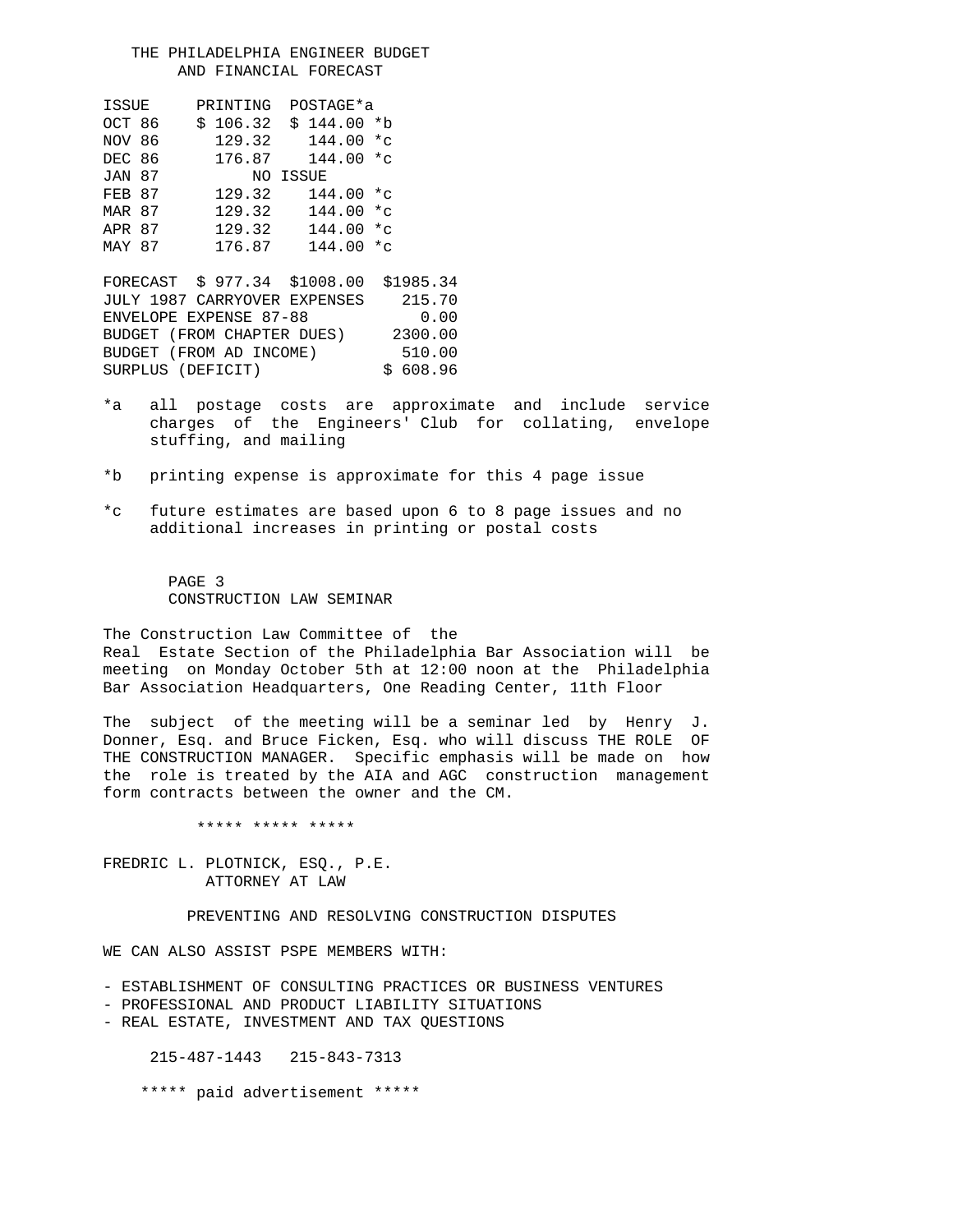MEMBERSHIP SECRETARY'S REPORT 6/1/87

| MEMBERS CLASS | CURRENT ARREARS |     | TOTAL |
|---------------|-----------------|-----|-------|
| P.E. MEMBERS  | 269             | 20  | 289   |
| ASSOCIATE     | 65              | 2.4 | 89    |
| STUDENT       | 32              | 10  | 42    |
| LIFE          | 88              |     | 88    |
| TOTALS        | 454             | 54  | 508   |

[Membership will increase only if YOU make the effort to get new members -- Discuss PSPE membership with a colleague today]

## \*\*\*\*\* \*\*\*\*\* \*\*\*\*\*

## TREASURER'S REPORT Closing Report of May 31, 1987

| <b>ACCOUNT</b>        | 1987-88<br><b>SUGGESTED</b><br><b>BUDGET</b> | 1986-87<br>EXPENSES<br>FINAL | 1986-87<br>APPROVED<br><b>BUDGET</b> | 1985-86<br>APPROVED<br><b>BUDGET</b> |
|-----------------------|----------------------------------------------|------------------------------|--------------------------------------|--------------------------------------|
| Administrative        | \$600.00                                     | 603.44<br>\$                 | \$800.00                             | \$800.00                             |
| Attendance            | 70.00                                        | 70.31                        | 75.00                                | 100.00                               |
| Awards                | 300.00                                       | 312.50                       | 300.00                               | 75.00                                |
| Dinner Dance          | 0.00                                         | 27.02                        | 0.00                                 | 0.00                                 |
| Engr Club Affiliation | 550.00                                       | 548.00                       | 550.00                               | 550.00                               |
| Engr Week Donation    | 200.00                                       | 200.00                       | 200.00                               | n/a                                  |
| <b>ETSCO</b>          | 250.00                                       | 0.00                         | 125.00                               | 275.00                               |
| Functional Sections   | 0.00                                         | 0.00                         | 0.00                                 | 0.00                                 |
| Mathcounts            | 100.00                                       | 100.00                       | 100.00                               | 250.00                               |
| Meetings & Programs   | 600.00                                       | 602.44                       | 500.00                               | 650.00                               |
| Membership            | 100.00                                       | 24.00                        | 300.00                               | n/a                                  |
| Public Relations      | 0.00                                         | 0.00                         | 0.00                                 | 0.00                                 |
| Publications          | 2300.00                                      | 2375.74                      | 2000.00                              | 1800.00                              |
| Registration Seminar  | 0.00                                         | 0.00                         | 0.00                                 | 0.00                                 |
| Scholarship Awards    | 1000.00                                      | 1141.67                      | 900.00                               | 1050.00                              |
| Young Engineers       | 0.00                                         | 0.00                         | 200.00                               | 0.00                                 |
| TOTAL EXPENSES        | \$6070.00                                    | \$6005.12                    | \$6050.00                            | \$5950.00                            |
| Dues                  | 4770.00                                      | 4715.25                      | 4750.00                              | 4550.00                              |
| Interest              | 300.00                                       | 281.37                       | 300.00                               | 250.00                               |
| Phila. Chapter Fund   | 1000.00                                      | 893.69                       | 1000.00                              | 700.00                               |
| TOTAL INCOME          | \$6070.00                                    | \$5890.31                    | \$6050.00                            | \$5950.00                            |
| SURPLUS (DEFICIT)     | \$<br>0.00                                   | $($ \$ 114.81) \$            | 0.00                                 | \$<br>0.00                           |

\*\*\*\*\* \*\*\*\*\* \*\*\*\*\* \*\*\*\*\* \*\*\*\*\*

| PHILADELPHIA CHAPTER FINANCIAL ASSETS |            |
|---------------------------------------|------------|
| CASH (Checking)                       | \$1282.88  |
| 100 shares<br>CORE STATE BANK         | 3550.00    |
| 200 shares<br>MERITOR BANK            | 1775.00    |
| 100 shares<br>TRAVELERS CORP          | 4337.50    |
| RESERVE FUND GOVT PORTFOLIO           | 14934.50   |
| GRAND TOTAL                           | \$25879.88 |